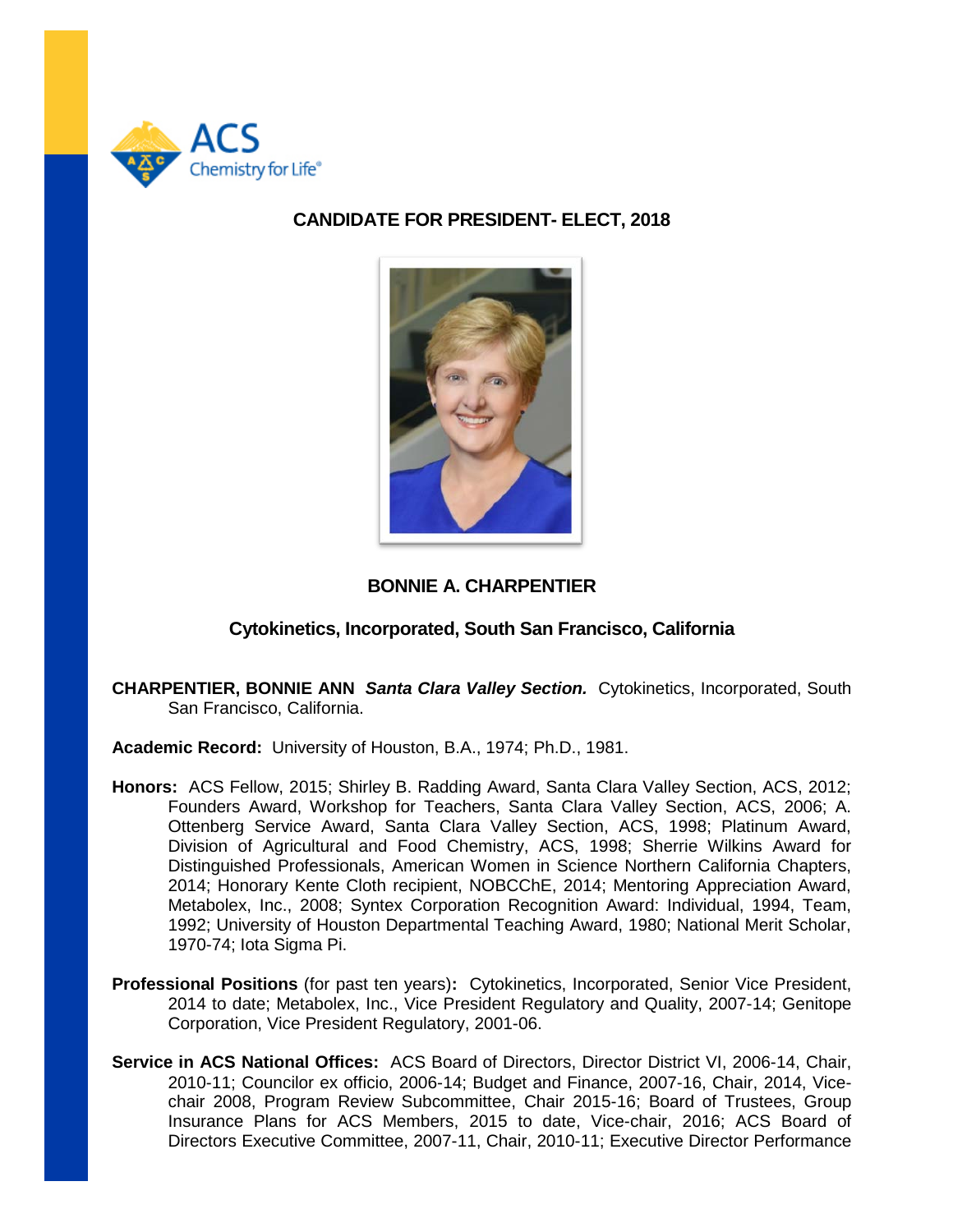Planning and Evaluation Committee, 2010-11, Chair, 2010-11; Committee on Public Affairs and Public Relations, 2006-10, Chair, 2007-09; Committee on Planning, 2007-11, Chair, 2010-11; Board Goals Committee, 2006-08, Chair, 2007; Board Liaison to Corporation Associates, 2012-14; Council Policy Committee (Voting), 2001-05, Vice-Chair, 2005; Committee on Nominations and Elections, 1995-00, Secretary, 1999-00, Vice-Chair, 1997; Committee on Grants and Awards, 2006; Committee on Local Section Activities, 1994-95, Committee Associate, 1993; Board Oversight Committee for Communications Strategic Plan, 2007-08, Chair, 2007-08; *C&EN* Editorial Board, 2010- 11; Governing Board for Publishing, 2010-11; Development Advisory Board, 2010-11; Advisory Group for New Ventures, 2010-11; Joint Board-Council Task Force on Governance Review, 2005-07; Board Task Force on Program Review, 2005; Local Section Summit, 2006, 2007; Regional Meeting Summit, 2007; Committee Structure Summit, 2007; Task Force on Enhancing Communications at Council, 2004; Task Force on Petition for Local Section and Division Support, 2002-03; Task Force on Committee Review, 2002.

- **Service in ACS Offices:** Member ACS since 1982. *Santa Clara Valley Section:* Councilor, 2016-18, 1993-05; Public Relations Committee, Chair 2004-05; Section Chair, 1997; Chair-Elect 1996; Long Range Planning Committee, 2001-03; National Chemistry Week Committee, 1996-05, Chair, 1998; Kids & Chemistry Committee, Chair, 1996; Volunteers in Public Outreach, Coordinator, 1995; KidVention Committee, 1992-00. *Western Regional Meeting:* Program Co-chair, 2013*. Cincinnati Section:* Chair, 1988-89; Chair-Elect and Program Committee Chair, 1987-88; Vice-Chair, 1986-87; Treasurer, 1985-86; Editor, *CINTACS,* 1984-85; Nominating Committee Chair, 1989-90; Long Range Planning Committee Chair, 1987-88; Trustee, 1989-90. *Division of Agricultural and Food Chemistry:* Flavor Subdivision, Chair, 1990; Chair-Elect, 1989; Vice-Chair, 1988; Secretary, 1987.
- **Member:** American Women in Science; American Association for the Advancement of Science; American Association of Chemistry Teachers; National Organization for the Professional Advancement of Black Chemists and Chemical Engineers; Society for the Advancement of Chicanos and Native Americans in Science; American Association of Pharmaceutical Scientists; BioScience Forum, Drug Information Association, Bay Area Compliance Discussion Group, Bay Area Clinical/Regulatory Roundtable. *ACS Divisions:* Agricultural and Food Chemistry; Analytical Chemistry; Biochemical Technology; Business Development and Management; Chemistry and the Law; History of Chemistry; Medicinal Chemistry; and Small Chemical Business.
- **Related Activities:** Roche Global Development, Vice President, 1999-2001, Director, Regulatory Affairs, 1996-99; Syntex Research, Regulatory Program Director, 1993-95; Senior Manager, 1992-93; Manager, 1991-92; Symposium Organizer for ACS National Meetings, multiple divisions; Founder of "Teach the Teachers" Workshop, Santa Clara Valley Section; Co-founder and Developer of Student Interview Workshop, joint project of Santa Clara Valley Section, the California Section and AIChE; Advisory Board for NSF project, "Chemistry, A Pipeline to 21<sup>st</sup> Century Careers' at Canada College, 2008-10; cofounder of "Chemists in the Community", San Francisco National Meeting, 2006; Instructor for "Tech Trek" at Stanford University, to encourage young women in science, 2008 to date; presenter at the Sally Ride Festival, Stanford University; Plenary speaker, Sociedad Química de México, 2011; invited speaker, Women in Science and Engineering  $16<sup>th</sup>$ Annual Conference, 2008; presenter at "Science Night", California and Santa Clara Valley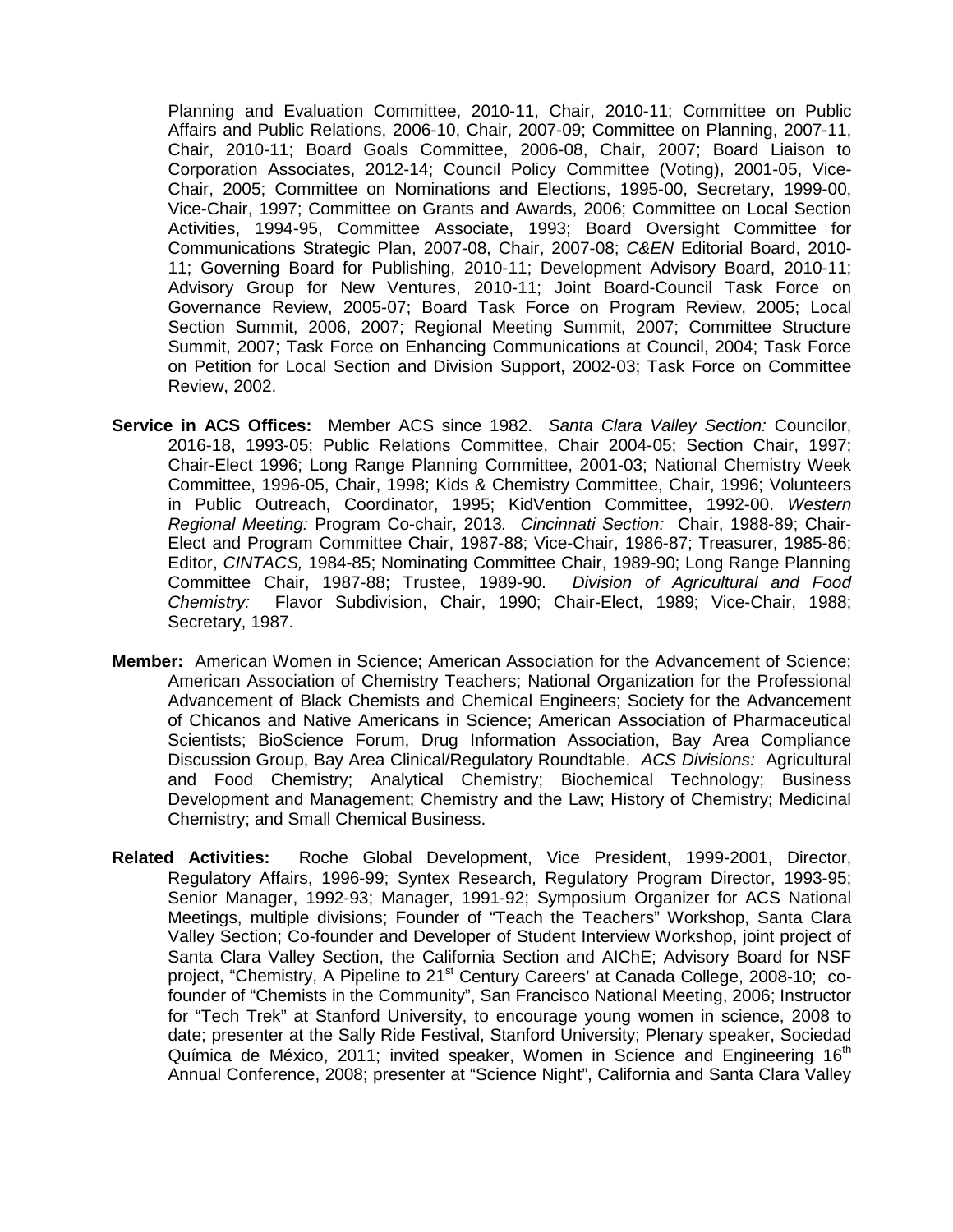Sections; ACS Younger Chemists Committee Chemical Career Insights Program (Roadshow) Speaker, 1986-88; Procter & Gamble Company, Group Leader Analytical Chemistry, 1981-90, Chair, Analytical Symposium Committee, 1984; Chemistry Merit Badge Instructor for Boy Scouts; Presenter at national meeting symposia (Division of Chemistry and the Law, and Career Services) on careers for chemists outside the laboratory; Trainer for Kids & Chemistry volunteers; Mentor for Mentium 100 Program; Pharma Leaders Meeting participant, 2010 to date; National Organization for Rare Disorders Corporate Council, 2016 to date; Cure SMA Industry Collaboration, 2016 to date; co-editor of two books: *Polymeric Delivery Systems, ACS Symposium Series 520,* 1993; *Supercritical Fluid Extraction and Chromatography, ACS Symposium Series* 366, 1988.

## **STATEMENT**

*The statements of the candidates represent their opinions and do not necessarily represent the views of the ACS.*

Thank you for considering me for the office of President-Elect of ACS. Service in ACS has been a fundamental part of my professional life and it would be a great honor and joy to serve in this role. I see this role as both leadership and collaboration, working with others in ACS governance and building collaborative relationships with other scientific organizations for the good of our members and for our world.

#### **Relevance to our members**

To remain strong and flourishing, ACS must be relevant in the lives of our members. One of the most important roles of the ACS president is to communicate with, and listen to the needs of our members. When considering members' needs, we should recognize that the needs of individual members vary, and are different in the various stages of their careers. One of my goals is to have a more sophisticated understanding of member needs and adapt our programs accordingly.

Satisfying employment for chemists is an on-going challenge. ACS has had multiple task forces and panels seeking to address it. My experience with down-sizing in both large and small companies is helpful in understanding challenges and potential solutions. I have been involved with, and support programs to help chemists with their careers. Interestingly, as noted in a recent New York Times article, a large percentage of jobs are obtained by referrals. To facilitate this, ACS could better support convenient ways for our community of members to share leads and recommendations with one another.

We tend to think of our members as belonging solely to academia, industry, or government labs. However, members often transition across these areas. I want to work to improve collaboration across industry, academia and government, particularly for the benefit of students, and for our members considering such transitions.

To be relevant, ACS must support members' aspirations, both in their careers, and in their desire to contribute to the good of society. I have seen the joy and satisfaction of our members in creating great National Chemistry Week events, successful regional meetings, innovative programs for chemistry education, and hands-on activities in homeless shelters, to name a few. I want to find new synergies and collaborative ways to support our members' dreams.